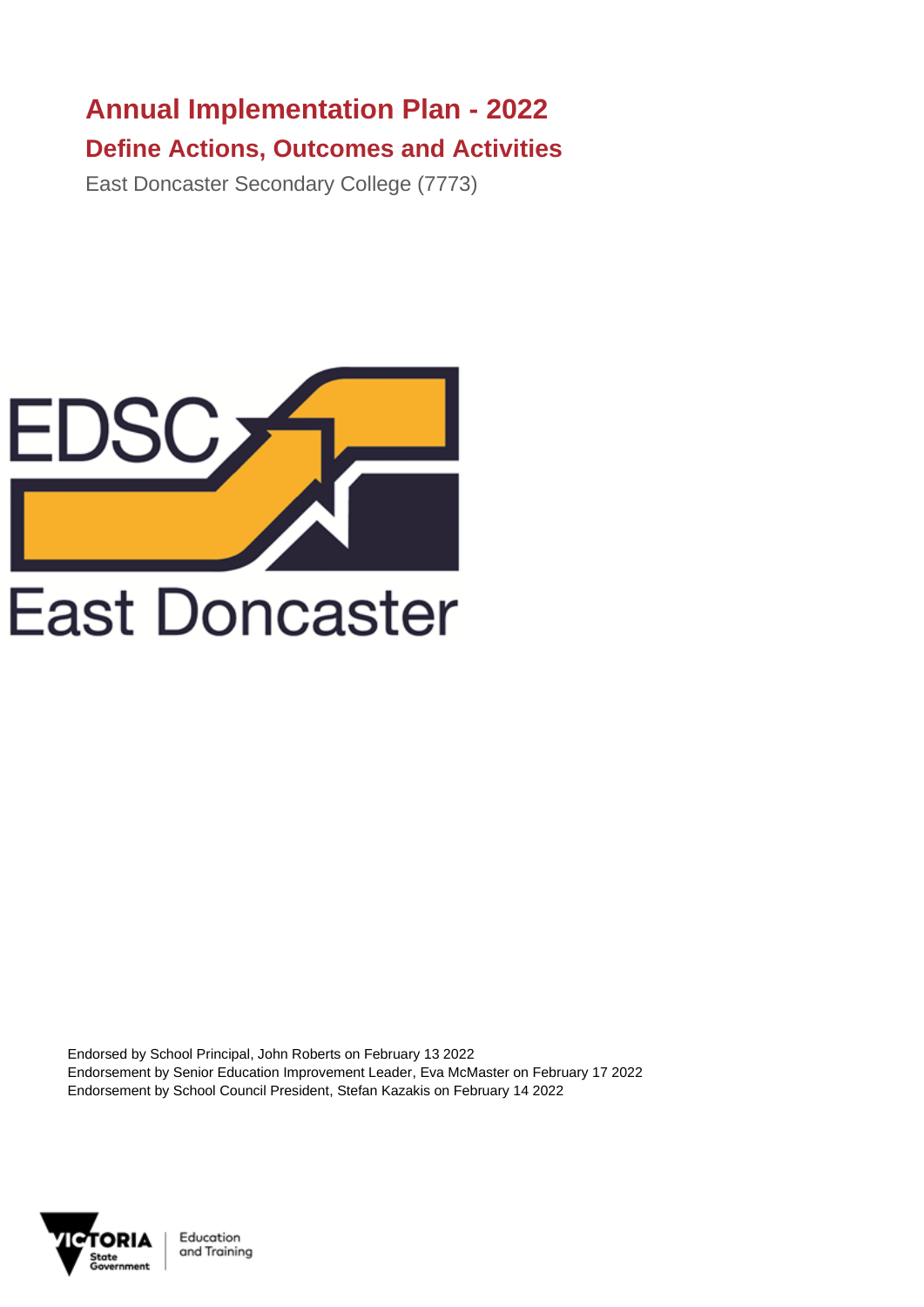## **Define Actions, Outcomes and Activities**

| Goal 1              | 2022 Priorities Goal<br>Some of our students have thrived in the remote learning environment, others have maintained their learning progress, and some<br>need extra learning and wellbeing support despite the best efforts of their teachers and families. In 2022 we will continue to focus on<br>student learning - with an increased focus on numeracy - and student wellbeing through the 2022 Priorities Goal, a learning Key<br>Improvement Strategy and a wellbeing Key Improvement Strategy. We will teach and support each student at their point of need and<br>in line with FISO. |
|---------------------|------------------------------------------------------------------------------------------------------------------------------------------------------------------------------------------------------------------------------------------------------------------------------------------------------------------------------------------------------------------------------------------------------------------------------------------------------------------------------------------------------------------------------------------------------------------------------------------------|
| 12 Month Target 1.1 | -To be able to identify improvement in student learning outcomes for all students involved in the learning catch-up intervention<br>program in 2022                                                                                                                                                                                                                                                                                                                                                                                                                                            |
|                     | -To have planned, delivered and reviewed a College-wide three tiered approach to learning catch-up interventions and extensions for<br>our students                                                                                                                                                                                                                                                                                                                                                                                                                                            |
|                     | -Increase the percentage of student achieving high growth in NAPLAN for:<br>Numeracy from 23.5% (2021) to 26% (2022)                                                                                                                                                                                                                                                                                                                                                                                                                                                                           |
|                     | Reading from 24.4% (2021) to 27% (2022)<br>Writing from 24.9% (2021) to 26% (2022)                                                                                                                                                                                                                                                                                                                                                                                                                                                                                                             |
|                     | -Increase the percentages of students in the top two bands of NAPLAN for:<br>Year <sub>7</sub>                                                                                                                                                                                                                                                                                                                                                                                                                                                                                                 |
|                     | Numeracy from 60% (2021) to 66% (2022)<br>Reading from 56% (2021) to 57% (2022)                                                                                                                                                                                                                                                                                                                                                                                                                                                                                                                |
|                     | Writing from 38% (2021) to 39% (2022)                                                                                                                                                                                                                                                                                                                                                                                                                                                                                                                                                          |
|                     | Year 9                                                                                                                                                                                                                                                                                                                                                                                                                                                                                                                                                                                         |
|                     | Numeracy from 45% (2021) to 46% (2022)<br>Reading from 41% (2021) to 42% (2022)                                                                                                                                                                                                                                                                                                                                                                                                                                                                                                                |
|                     | Writing from 14% (2021) to 17% (2022)                                                                                                                                                                                                                                                                                                                                                                                                                                                                                                                                                          |
|                     | -Improve percentages of students who are at and above expected levels in 2022 to:<br>English:                                                                                                                                                                                                                                                                                                                                                                                                                                                                                                  |
|                     | Reading & Viewing 96%                                                                                                                                                                                                                                                                                                                                                                                                                                                                                                                                                                          |
|                     | Speaking & Listening 96.5%<br>Writing 94%                                                                                                                                                                                                                                                                                                                                                                                                                                                                                                                                                      |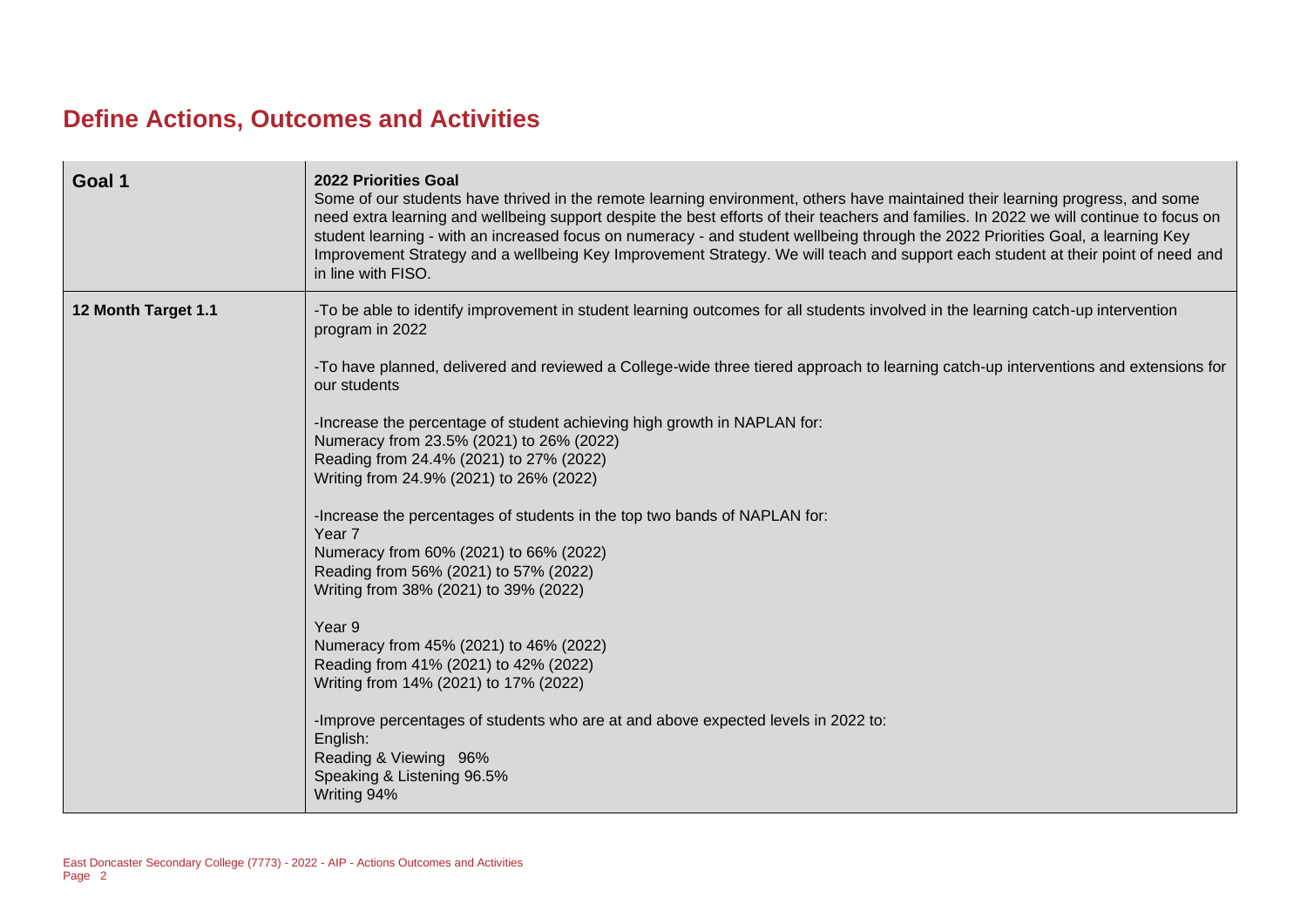|                                             | Mathematics:<br>Measurement & Geometry-87%<br>Algebra-88%<br>Statistics and Probability- 92%<br>-Increase the VCE median all study score to be at 33.2 in 2022<br>Improve the percentages of students who achieve 40+ to 17% in 2022<br>-Improve the rates of positive endorsement in the Student Attitudes to School Surveys (AToSS) for the measures Sense of<br>Connectedness to 57% and Differentiated Learning Challenge 59%<br>-Improve rates of positive endorsement in the student Attitudes to School Surveys(AToSS) for the measures of Resilience to 63 %,<br>School Stage Transitions: Year 7 and new to 71% Years 10-12 to 58%<br>-Improve the rate of positive endorsement in the Staff Opinion Survey for the measure of Teacher Collaboration to 55% in 2022<br>-Improve rates of positive endorsement to the Parent Opinion Survey for the measures of School Connectedness to 85%, Student<br>Agency and Voice to 72% and Transitions to 80%     |
|---------------------------------------------|--------------------------------------------------------------------------------------------------------------------------------------------------------------------------------------------------------------------------------------------------------------------------------------------------------------------------------------------------------------------------------------------------------------------------------------------------------------------------------------------------------------------------------------------------------------------------------------------------------------------------------------------------------------------------------------------------------------------------------------------------------------------------------------------------------------------------------------------------------------------------------------------------------------------------------------------------------------------|
| KIS <sub>1</sub><br>Priority 2022 Dimension | Learning - Support both those who need extra support and those who have thrived to continue to extend their learning, especially in<br>numeracy                                                                                                                                                                                                                                                                                                                                                                                                                                                                                                                                                                                                                                                                                                                                                                                                                    |
| <b>Actions</b>                              | - Continue to embed our whole school literacy framework and develop a whole school numeracy framework<br>- Develop a multi-tiered response to meet students' individual learning needs.                                                                                                                                                                                                                                                                                                                                                                                                                                                                                                                                                                                                                                                                                                                                                                            |
| <b>Outcomes</b>                             | - Teachers will, using diagnostic data and ongoing formative assessments, identify the individual learning needs of students in their<br>classroom<br>- Teachers will plan strategies, utilising the literacy framework, to address and progress the literacy needs of students in their subject<br>area<br>- Teachers of Maths will diagnose the numeracy abilities of students in their classes to teach to their point of need.<br>- Leaders will support teachers, particularly new staff, in the use and implementation of the whole school literacy framework.<br>- Students will recognise and be able to use literacy strategies that are transferable across subjects.<br>- Teachers of all subject areas will document literacy strategies into their curriculum<br>- Students will know what the next steps are to progress their literacy and numeracy learning skills<br>- The Numeracy working party will develop a whole school numeracy framework. |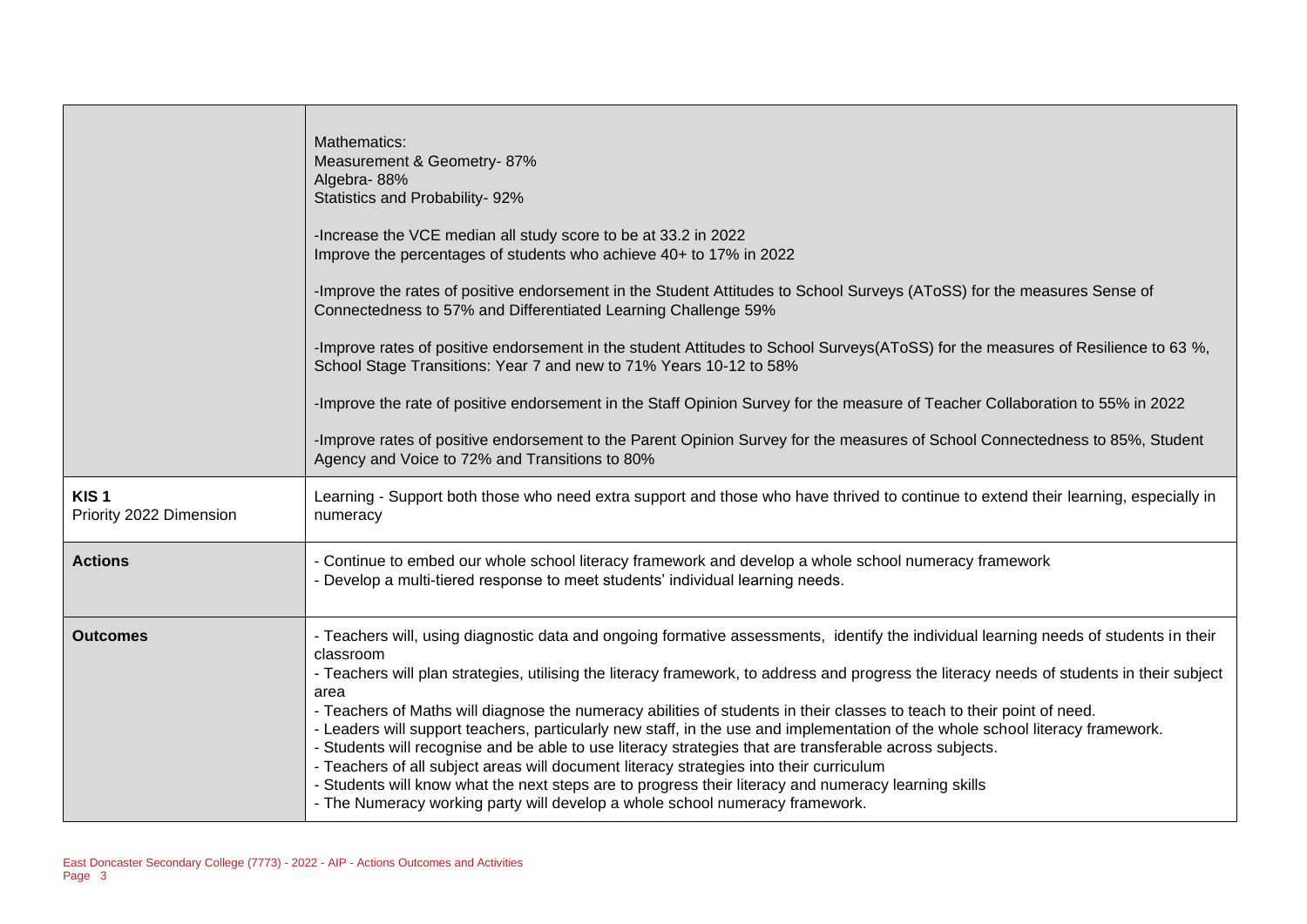|                                                                                                 | - Students in need of targeted academic support or intervention will be identified and supported<br>- Tutors will provide targeted academic support to identified students<br>- Teachers and tutors will collaboratively plan and implement differentiated learning approaches based on student learning data<br>- PLTs will meet to evaluate, plan and engage in reflective practice<br>Teachers develop an understanding of how to incorporate student voice and agency in the classroom.                                                                                                                                                                                                                                                                                                                                                                                                                                                                                                                                                                                                                                |                                                                                                              |                                 |                                  |                                                                                                                                                                            |
|-------------------------------------------------------------------------------------------------|----------------------------------------------------------------------------------------------------------------------------------------------------------------------------------------------------------------------------------------------------------------------------------------------------------------------------------------------------------------------------------------------------------------------------------------------------------------------------------------------------------------------------------------------------------------------------------------------------------------------------------------------------------------------------------------------------------------------------------------------------------------------------------------------------------------------------------------------------------------------------------------------------------------------------------------------------------------------------------------------------------------------------------------------------------------------------------------------------------------------------|--------------------------------------------------------------------------------------------------------------|---------------------------------|----------------------------------|----------------------------------------------------------------------------------------------------------------------------------------------------------------------------|
| <b>Success Indicators</b>                                                                       | - Curriculum documentation will show evidence of literacy and numeracy strategies being implemented to progress learning.<br>- Maths teachers collaborate on numeracy strategies that are most effective to aid student learning growth and have reached<br>common agreement on non-negotiables in their subject area.<br>- Students identified for the TLI will have IEPs that explicitly state literacy and numeracy goals for learning improvement<br>- Implemented the Tutor Learning Initiative and Victorian High Ability Program.<br>- Professional learning teams have:<br>- Diagnosed student learning needs using data<br>- Documented differentiation strategies<br>- Documented formative assessment practices<br>- Observed formative assessment practices through peer observation.<br>- Evaluated student learning programs.<br>- Teacher feedback showed understanding of student voice and agency.<br>- Victorian Curriculum judgements will show learning growth in literacy and numeracy<br>- NAPLAN data will show growth in literacy and numeracy<br>- PAT data shows growth in literacy and numeracy |                                                                                                              |                                 |                                  |                                                                                                                                                                            |
| <b>Activities and Milestones</b>                                                                |                                                                                                                                                                                                                                                                                                                                                                                                                                                                                                                                                                                                                                                                                                                                                                                                                                                                                                                                                                                                                                                                                                                            | <b>People Responsible</b>                                                                                    | Is this a PL<br><b>Priority</b> | When                             | <b>Funding Streams</b>                                                                                                                                                     |
| Utilise Edapt platform and Carmel Richardson data to identify the<br>learning needs of students |                                                                                                                                                                                                                                                                                                                                                                                                                                                                                                                                                                                                                                                                                                                                                                                                                                                                                                                                                                                                                                                                                                                            | $\triangledown$ Leadership Team<br>$\triangleright$ Leading Teacher(s)<br>$\overline{\mathbf{M}}$ Teacher(s) | <b>☑</b> PLP<br>Priority        | from:<br>Term 1<br>to:<br>Term 4 | \$10,000.00<br>$\Box$ Equity funding will<br>be used<br>$\Box$ Disability Inclusion<br>Tier 2 Funding will be<br>used<br>$\Box$ Schools Mental<br><b>Health Menu items</b> |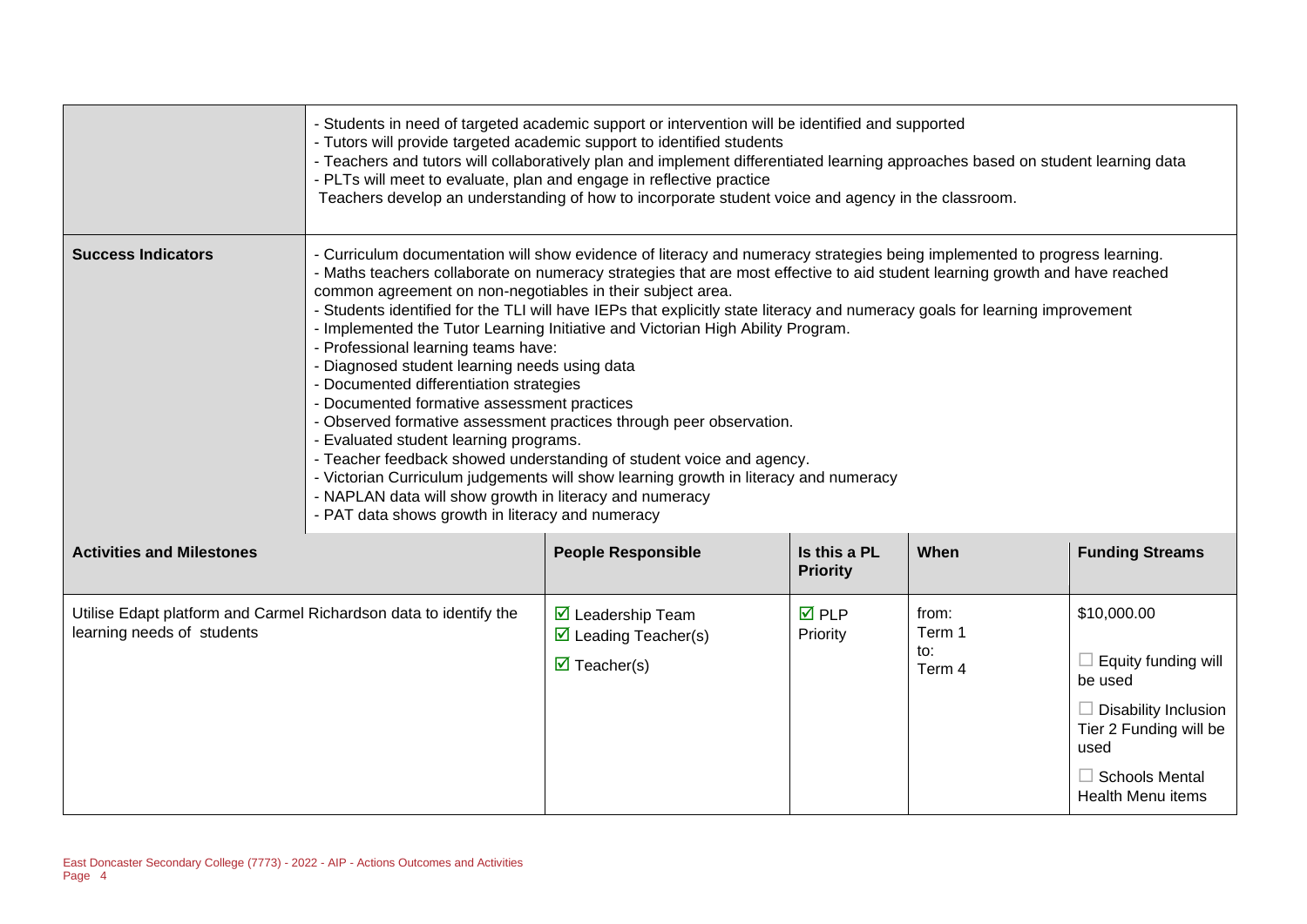|                                                                                                                                |                                                                                                                                                                                                                              |                        |                                  | will be used which<br>may include DET<br>funded or free items                                                                                                                                                                              |
|--------------------------------------------------------------------------------------------------------------------------------|------------------------------------------------------------------------------------------------------------------------------------------------------------------------------------------------------------------------------|------------------------|----------------------------------|--------------------------------------------------------------------------------------------------------------------------------------------------------------------------------------------------------------------------------------------|
| Review and update IEs for students selected for the TLI                                                                        | $\triangleright$ Leading Teacher(s)<br>$\triangleright$ Literacy Improvement<br>Teacher<br>■ Numeracy Improvement<br>Teacher<br>$\triangledown$ Teacher(s)                                                                   | $\Box$ PLP<br>Priority | from:<br>Term 1<br>to:<br>Term 4 | \$2,000.00<br>$\Box$ Equity funding will<br>be used<br>$\Box$ Disability Inclusion<br>Tier 2 Funding will be<br>used<br>$\Box$ Schools Mental<br><b>Health Menu items</b><br>will be used which<br>may include DET<br>funded or free items |
| Review and update TLI protocols                                                                                                | $\triangleright$ Leading Teacher(s)<br>$\triangleright$ Learning Specialist(s)<br>$\triangleright$ Literacy Improvement<br>Teacher<br>$\triangleright$ Numeracy Improvement<br>Teacher<br>$\overline{\mathbf{M}}$ Teacher(s) | $\Box$ PLP<br>Priority | from:<br>Term 1<br>to:<br>Term 2 | \$0.00<br>Equity funding will<br>$\Box$<br>be used<br>$\Box$ Disability Inclusion<br>Tier 2 Funding will be<br>used<br>$\Box$ Schools Mental<br><b>Health Menu items</b><br>will be used which<br>may include DET<br>funded or free items  |
| Develop a shared PDP goal whereby teachers track the literacy<br>and/or numeracy progress of targeted students in their class. | $\overline{\mathbf{M}}$ Leadership Team                                                                                                                                                                                      | $\Box$ PLP<br>Priority | from:<br>Term 1                  | \$2,000.00                                                                                                                                                                                                                                 |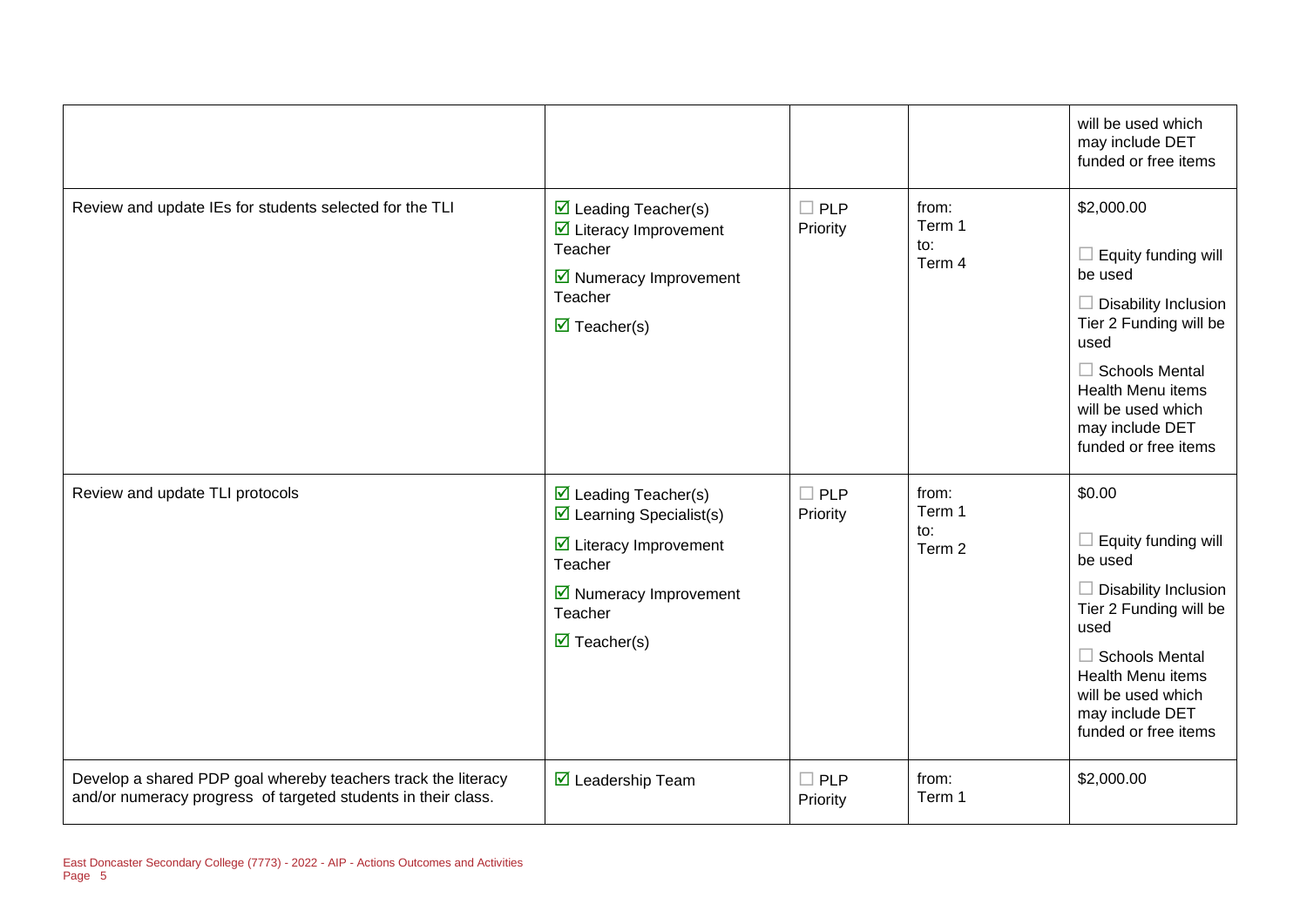|                                                                                                                    | $\overline{\mathbf{M}}$ Teacher(s)                                                                                                                                                                 |                                | to:<br>Term 4                    | $\Box$ Equity funding will<br>be used<br>$\Box$ Disability Inclusion<br>Tier 2 Funding will be<br>used<br><b>Schools Mental</b><br>$\Box$<br><b>Health Menu items</b><br>will be used which<br>may include DET<br>funded or free items |
|--------------------------------------------------------------------------------------------------------------------|----------------------------------------------------------------------------------------------------------------------------------------------------------------------------------------------------|--------------------------------|----------------------------------|----------------------------------------------------------------------------------------------------------------------------------------------------------------------------------------------------------------------------------------|
| Plan and implement PLT inquiry approach                                                                            | ☑ Leadership Team<br>$\triangleright$ Learning Specialist(s)<br>$\overline{\mathbf{M}}$ Teacher(s)                                                                                                 | $\overline{M}$ PLP<br>Priority | from:<br>Term 1<br>to:<br>Term 4 | \$4,000.00<br>$\Box$ Equity funding will<br>be used<br>Disability Inclusion<br>Tier 2 Funding will be<br>used<br>$\Box$ Schools Mental<br>Health Menu items<br>will be used which<br>may include DET<br>funded or free items           |
| Organise focus groups for students to gather insights into their<br>perceptions of effective numeracy instruction. | $\triangleright$ Leading Teacher(s)<br>$\boxtimes$ Learning Specialist(s)<br>$\boxtimes$ Student Leadership<br>Coordinator<br>$\overline{\mathbf{z}}$ Student(s)<br>$\triangledown$ Team Leader(s) | $\square$ PLP<br>Priority      | from:<br>Term 1<br>to:<br>Term 2 | \$0.00<br>$\Box$ Equity funding will<br>be used<br>Disability Inclusion<br>Tier 2 Funding will be<br>used                                                                                                                              |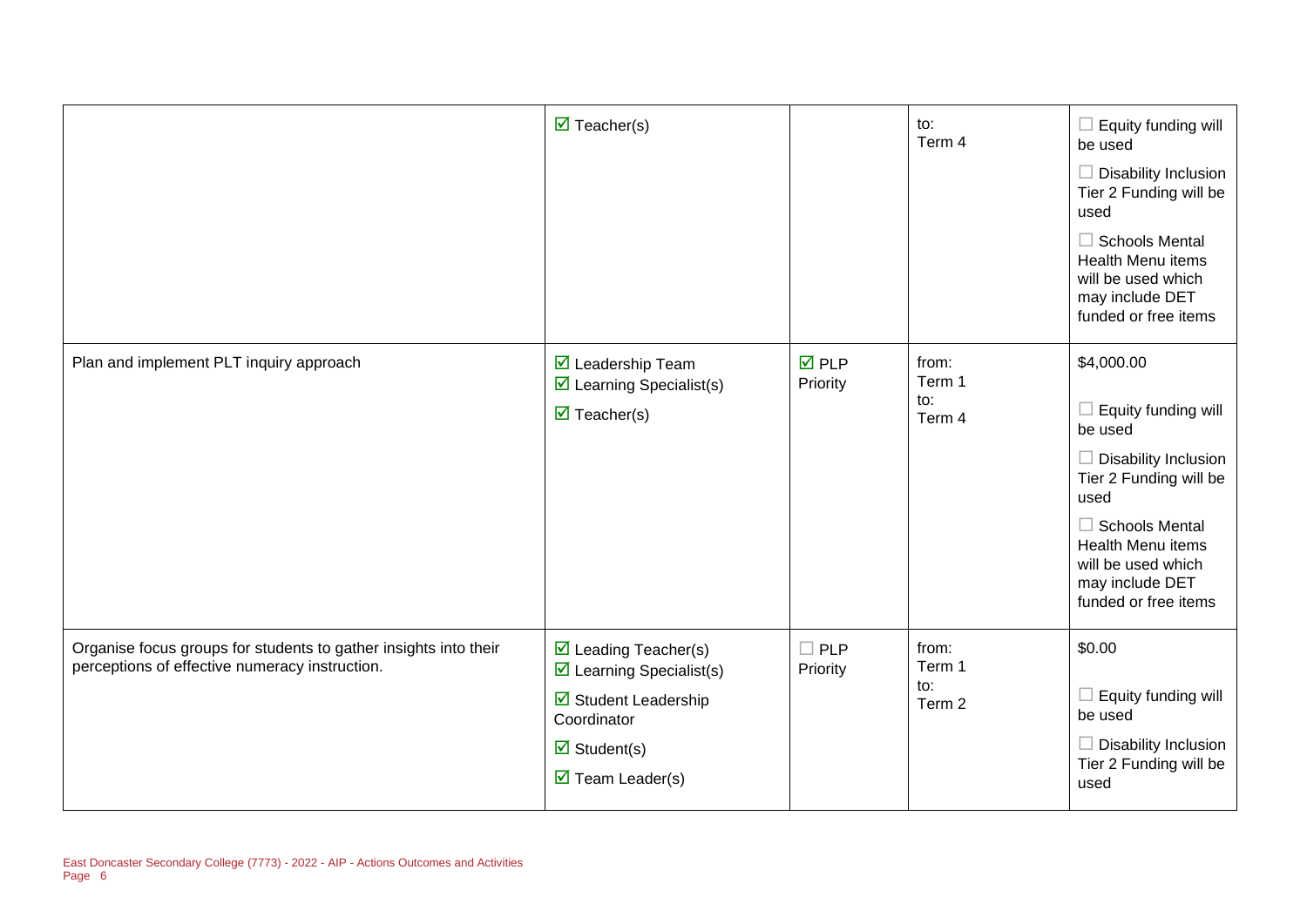|                                                                                                             |                                                                                                                                  |                                |                                  | $\Box$ Schools Mental<br><b>Health Menu items</b><br>will be used which<br>may include DET<br>funded or free items                                                                                                                                       |
|-------------------------------------------------------------------------------------------------------------|----------------------------------------------------------------------------------------------------------------------------------|--------------------------------|----------------------------------|----------------------------------------------------------------------------------------------------------------------------------------------------------------------------------------------------------------------------------------------------------|
| Staff professional learning at whole school and Domain level to<br>address literacy and numeracy priorities | $\overline{\mathbf{M}}$ KLA Leader<br>$\triangleright$ Learning Specialist(s)<br>☑ Literacy Leader<br>$\triangledown$ Teacher(s) | $\overline{M}$ PLP<br>Priority | from:<br>Term 1<br>to:<br>Term 4 | \$5,000.00<br>Equity funding will<br>be used<br><b>Disability Inclusion</b><br>$\Box$<br>Tier 2 Funding will be<br>used<br>$\Box$ Schools Mental<br>Health Menu items<br>will be used which<br>may include DET<br>funded or free items                   |
| Continue with extension programs like VHAP and Aspire                                                       | $\triangleright$ Leading Teacher(s)<br>$\triangleright$ Learning Specialist(s)<br>$\overline{\mathbf{M}}$ Teacher(s)             | $\Box$ PLP<br>Priority         | from:<br>Term 1<br>to:<br>Term 4 | \$1,000.00<br>Equity funding will<br>$\overline{\phantom{a}}$<br>be used<br>$\Box$ Disability Inclusion<br>Tier 2 Funding will be<br>used<br>$\Box$ Schools Mental<br>Health Menu items<br>will be used which<br>may include DET<br>funded or free items |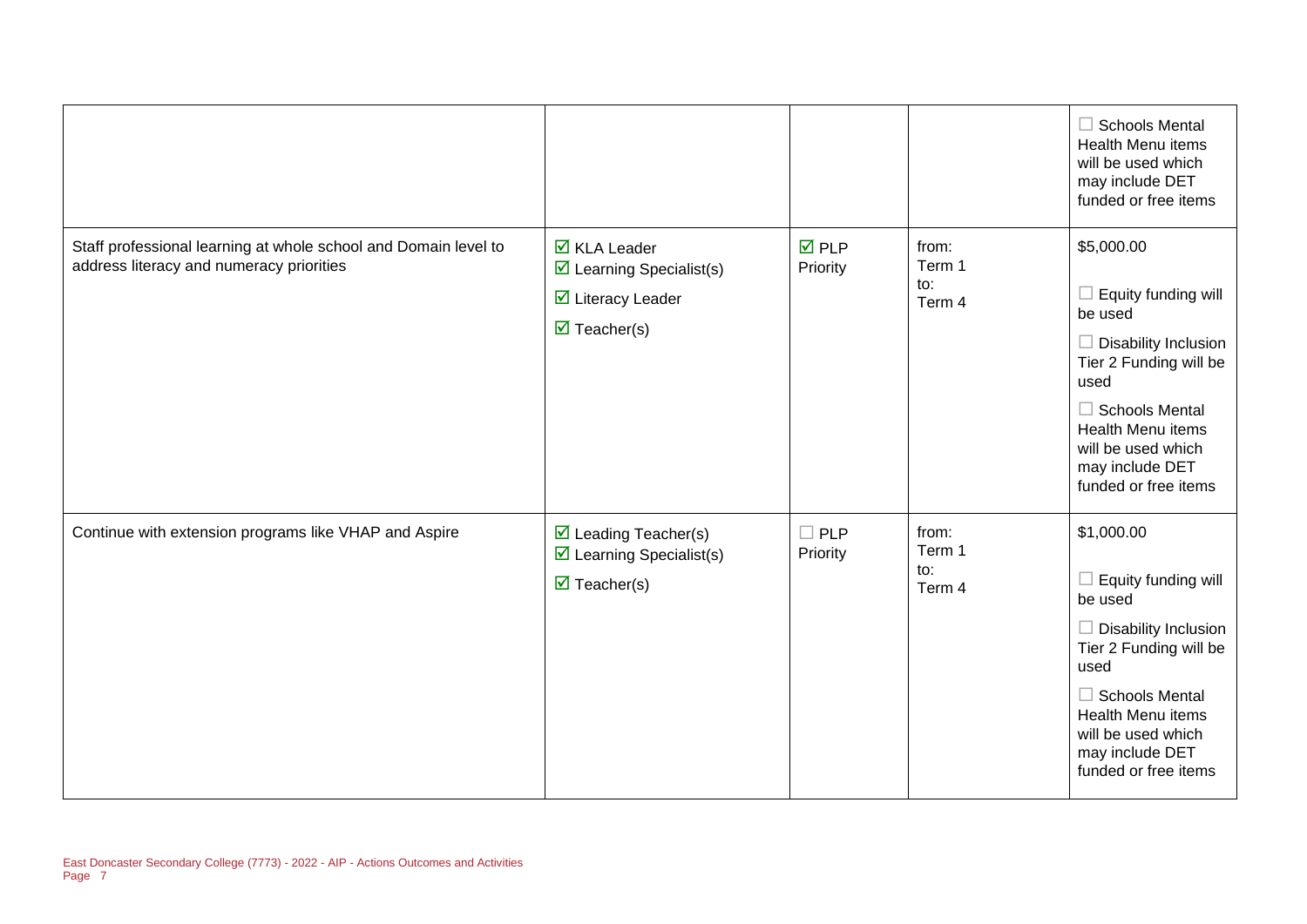| Continue with documentation and implementation of differentiation<br>and formative assessment strategies in course outlines | $\triangleright$ Curriculum Co-ordinator (s)<br>$\overline{\mathbf{M}}$ KLA Leader<br>$\triangleright$ Leading Teacher(s)<br>$\triangleright$ Learning Specialist(s)<br>$\triangledown$ Teacher(s) | <b>☑</b> PLP<br>Priority | from:<br>Term 2<br>to:<br>Term 3 | \$2,000.00<br>$\Box$ Equity funding will<br>be used<br>$\Box$ Disability Inclusion<br>Tier 2 Funding will be<br>used<br>$\Box$ Schools Mental<br>Health Menu items<br>will be used which<br>may include DET<br>funded or free items |
|-----------------------------------------------------------------------------------------------------------------------------|----------------------------------------------------------------------------------------------------------------------------------------------------------------------------------------------------|--------------------------|----------------------------------|-------------------------------------------------------------------------------------------------------------------------------------------------------------------------------------------------------------------------------------|
| Review the professional learning plan to prioritise collaboration<br>time for PLTs                                          | $\overline{\mathbf{M}}$ Leadership Team                                                                                                                                                            | $\Box$ PLP<br>Priority   | from:<br>Term 2<br>to:<br>Term 4 | \$0.00<br>$\Box$ Equity funding will<br>be used<br>$\Box$ Disability Inclusion<br>Tier 2 Funding will be<br>used<br>$\Box$ Schools Mental<br>Health Menu items<br>will be used which<br>may include DET<br>funded or free items     |
| Organise student focus groups to gather feedback on student voice<br>and agency in the classroom.                           | $\triangleright$ Curriculum Co-ordinator (s)<br>$\triangleright$ Learning Specialist(s)<br>Student Leadership<br>Coordinator<br>$\overline{\mathbf{M}}$ Student(s)                                 | $\Box$ PLP<br>Priority   | from:<br>Term 1<br>to:<br>Term 4 | \$0.00<br>$\Box$ Equity funding will<br>be used                                                                                                                                                                                     |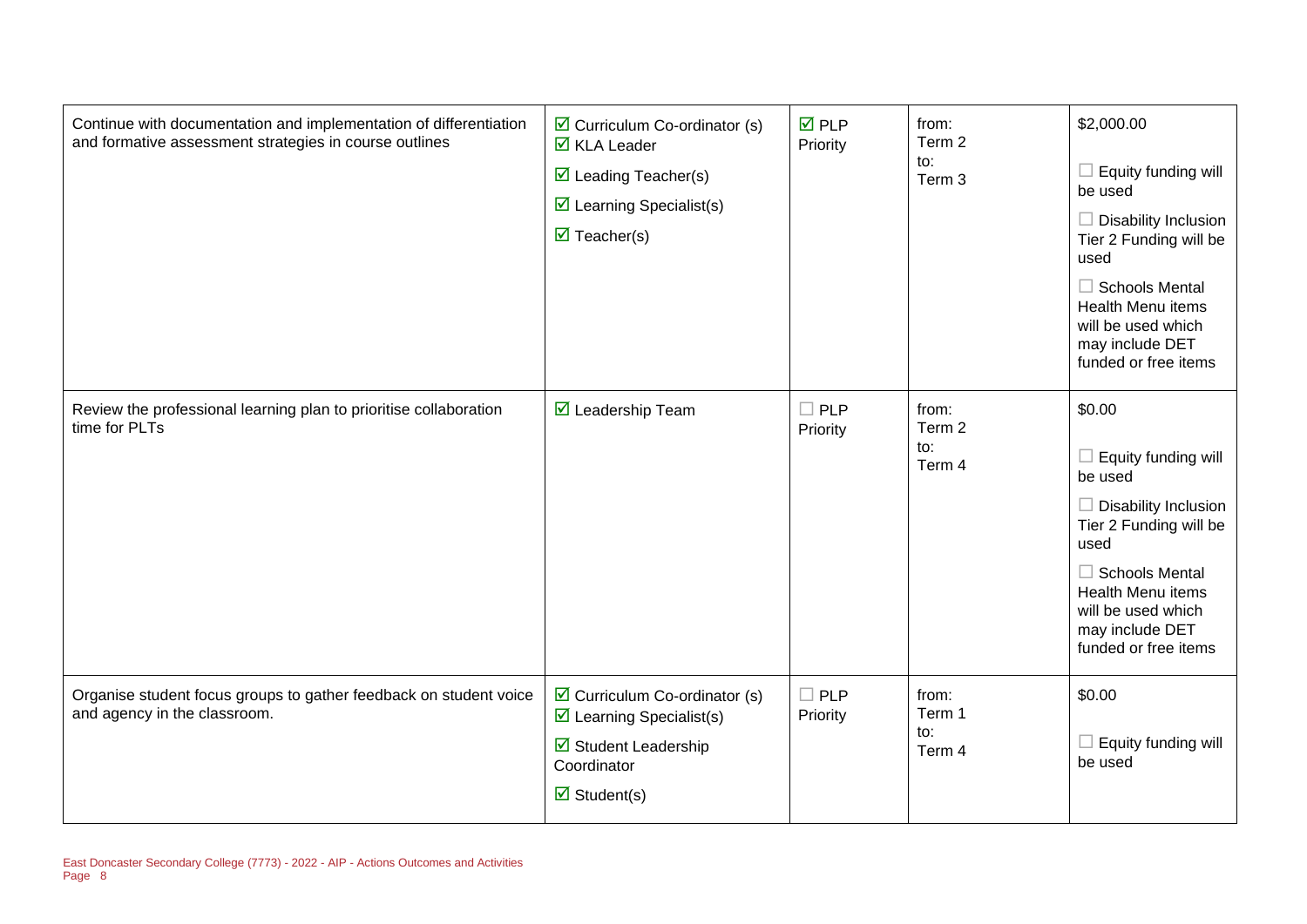|                                             |                                                                                                                                                                                                                                                                                                                                                                                                                                                                                                                                                                                                                                                                                                                                            |                                                                                                                                                                                                                                                                                                                                                                                                                                                                                                                                                                                                                                         |  |  | $\Box$ Disability Inclusion<br>Tier 2 Funding will be<br>used<br>$\Box$ Schools Mental<br>Health Menu items<br>will be used which<br>may include DET<br>funded or free items |
|---------------------------------------------|--------------------------------------------------------------------------------------------------------------------------------------------------------------------------------------------------------------------------------------------------------------------------------------------------------------------------------------------------------------------------------------------------------------------------------------------------------------------------------------------------------------------------------------------------------------------------------------------------------------------------------------------------------------------------------------------------------------------------------------------|-----------------------------------------------------------------------------------------------------------------------------------------------------------------------------------------------------------------------------------------------------------------------------------------------------------------------------------------------------------------------------------------------------------------------------------------------------------------------------------------------------------------------------------------------------------------------------------------------------------------------------------------|--|--|------------------------------------------------------------------------------------------------------------------------------------------------------------------------------|
| KIS <sub>2</sub><br>Priority 2022 Dimension |                                                                                                                                                                                                                                                                                                                                                                                                                                                                                                                                                                                                                                                                                                                                            | Wellbeing - Effectively mobilise available resources to support students' wellbeing and mental health, especially the most vulnerable                                                                                                                                                                                                                                                                                                                                                                                                                                                                                                   |  |  |                                                                                                                                                                              |
| <b>Actions</b>                              | - Establish a multi-tiered response model to meet students individual wellbeing needs.<br>- Identify and implement positive student wellbeing approaches into all classrooms                                                                                                                                                                                                                                                                                                                                                                                                                                                                                                                                                               |                                                                                                                                                                                                                                                                                                                                                                                                                                                                                                                                                                                                                                         |  |  |                                                                                                                                                                              |
| <b>Outcomes</b>                             | - Students will understand the importance of positive health and wellbeing.<br>- Students will recognise and respond to wellbeing concerns and know how and where to seek support.<br>- Students will report improved wellbeing<br>- Teachers begin to develop the skills necessary to implement social and emotional learning within their curriculum areas<br>- Teachers will recognise and appropriately respond to students' wellbeing needs<br>- Leaders will support the continuous development, documentation and revision of a multi-tiered response model to wellbeing<br>- College wellbeing team will directly support students' mental health and wellbeing.<br>- Leaders will develop a "Whole School Approach" to wellbeing. |                                                                                                                                                                                                                                                                                                                                                                                                                                                                                                                                                                                                                                         |  |  |                                                                                                                                                                              |
| <b>Success Indicators</b>                   | Early indicators:<br>Late indicators:<br>- Victorian Curriculum: Personal and Social Capability                                                                                                                                                                                                                                                                                                                                                                                                                                                                                                                                                                                                                                            | - Policies and programs will show documentation of multi-tiered response model<br>- Teachers will identify and document the skills necessary to implement social and emotional learning within their curriculum areas.<br>- Student support resources displayed around the school will show how students can seek support.<br>- Student survey and focus group responses show that students know how to seek health and wellbeing support.<br>- Responses to College wellbeing survey-wellbeing referral process, engagement with SEL in the classroom.<br>- Curriculum documentation will show plans for social and emotional learning |  |  |                                                                                                                                                                              |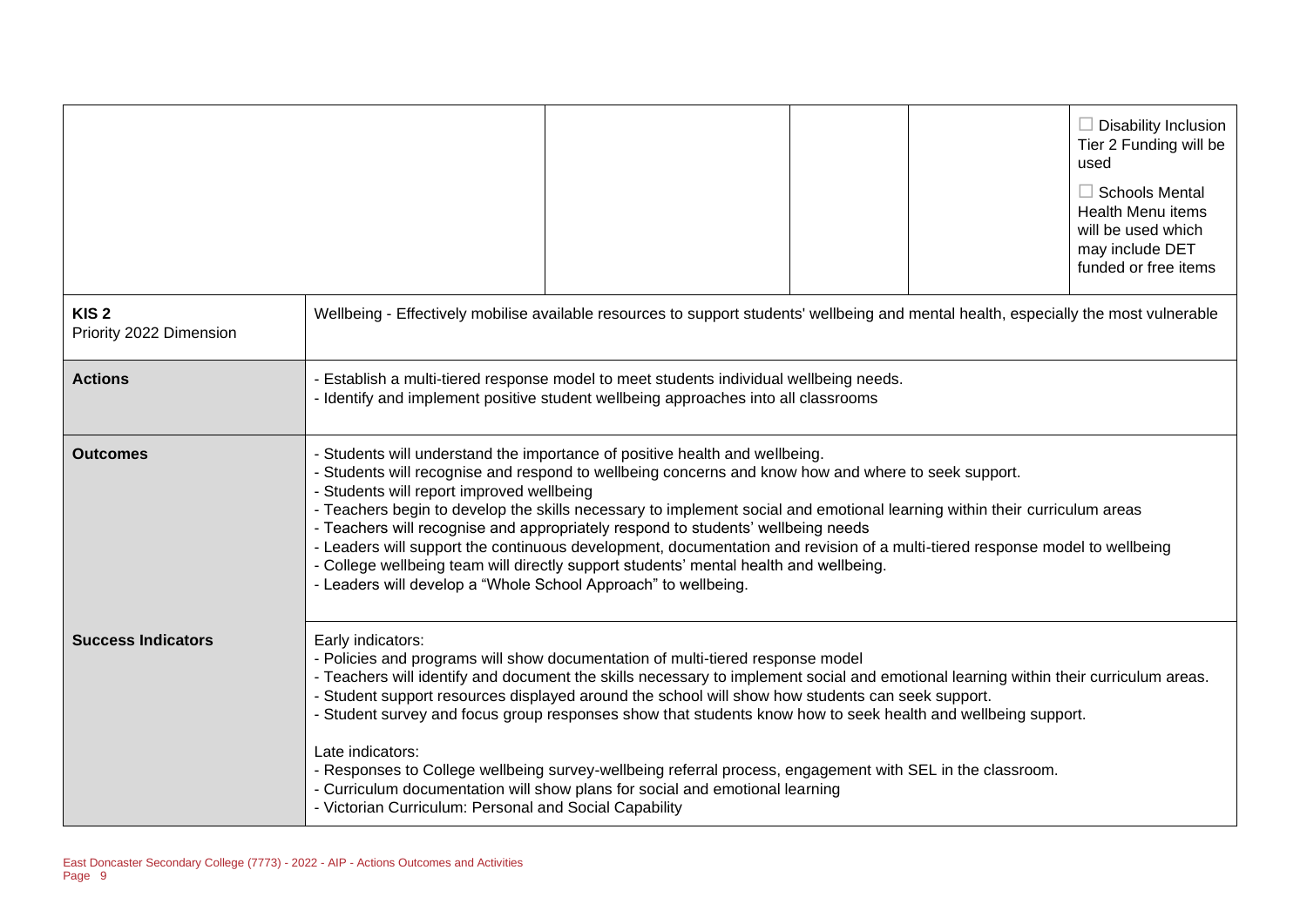| transitions.                                                             | - Staff survey factors: instructional leadership, collective efficacy, trust in colleagues<br>- AtoSS factors: sense of connectedness, perseverance, teacher concern, advocate at school, respect for diversity and school stage |                                 |                                  |                                                                                                                                                                                                                                            |
|--------------------------------------------------------------------------|----------------------------------------------------------------------------------------------------------------------------------------------------------------------------------------------------------------------------------|---------------------------------|----------------------------------|--------------------------------------------------------------------------------------------------------------------------------------------------------------------------------------------------------------------------------------------|
| <b>Activities and Milestones</b>                                         | <b>People Responsible</b>                                                                                                                                                                                                        | Is this a PL<br><b>Priority</b> | When                             | <b>Funding Streams</b>                                                                                                                                                                                                                     |
| Wellbeing Centre opening                                                 | ☑ Leadership Team<br>☑ Student Wellbeing Co-<br>ordinator                                                                                                                                                                        | $\Box$ PLP<br>Priority          | from:<br>Term 1<br>to:<br>Term 2 | \$1,000.00<br>$\Box$ Equity funding will<br>be used<br>$\Box$ Disability Inclusion<br>Tier 2 Funding will be<br>used<br>$\Box$ Schools Mental<br><b>Health Menu items</b><br>will be used which<br>may include DET<br>funded or free items |
| Develop a comprehensive guideline and procedures manual for<br>wellbeing | ☑ Assistant Principal<br>☑ Student Wellbeing Co-<br>ordinator<br>$\triangledown$ Wellbeing Team                                                                                                                                  | $\square$ PLP<br>Priority       | from:<br>Term 1<br>to:<br>Term 2 | \$0.00<br>$\Box$ Equity funding will<br>be used<br>$\Box$ Disability Inclusion<br>Tier 2 Funding will be<br>used<br>$\Box$ Schools Mental<br><b>Health Menu items</b><br>will be used which                                                |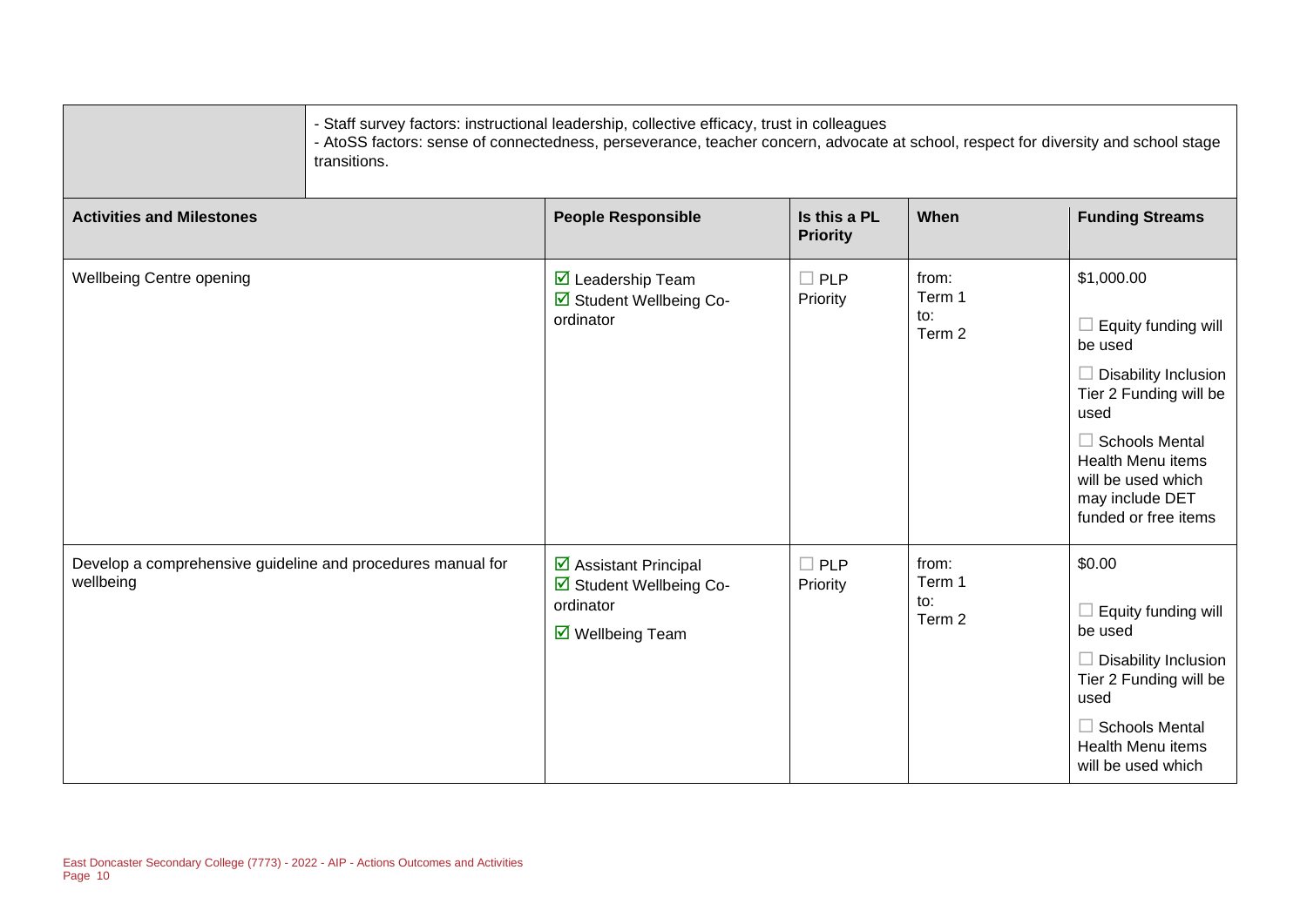|                                                                                      |                                                                                                                            |                        |                                             | may include DET<br>funded or free items                                                                                                                                                                                                                                 |
|--------------------------------------------------------------------------------------|----------------------------------------------------------------------------------------------------------------------------|------------------------|---------------------------------------------|-------------------------------------------------------------------------------------------------------------------------------------------------------------------------------------------------------------------------------------------------------------------------|
| Implement wellbeing strategic plan focus areas                                       | ☑ Assistant Principal<br>$\triangleright$ Learning Specialist(s)<br>Student Wellbeing Co-<br>ordinator<br>☑ Wellbeing Team | $\Box$ PLP<br>Priority | from:<br>Term 1<br>to:<br>Term 4            | \$2,000.00<br>$\overline{\mathbf{y}}$ Equity funding will<br>be used<br>$\triangleright$ Disability Inclusion<br>Tier 2 Funding will be<br>used<br><b>Ø</b> Schools Mental<br><b>Health Menu items</b><br>will be used which<br>may include DET<br>funded or free items |
| Documentation of multi-tiered response model "whole school<br>approach" to wellbeing | ☑ Assistant Principal<br>☑ Student Wellbeing Co-<br>ordinator<br>$\overline{\mathbf{M}}$ Wellbeing Team                    | $\Box$ PLP<br>Priority | from:<br>Term 1<br>$\mathsf{to}:$<br>Term 3 | \$0.00<br>Equity funding will<br>be used<br><b>Disability Inclusion</b><br>Tier 2 Funding will be<br>used<br>$\Box$ Schools Mental<br><b>Health Menu items</b><br>will be used which<br>may include DET<br>funded or free items                                         |
| Mental Health Practioner (MHP) engagement with student<br>leadership                 | $\boxtimes$ Student Leadership<br>Coordinator                                                                              | $\Box$ PLP<br>Priority | from:<br>Term 1                             | \$0.00                                                                                                                                                                                                                                                                  |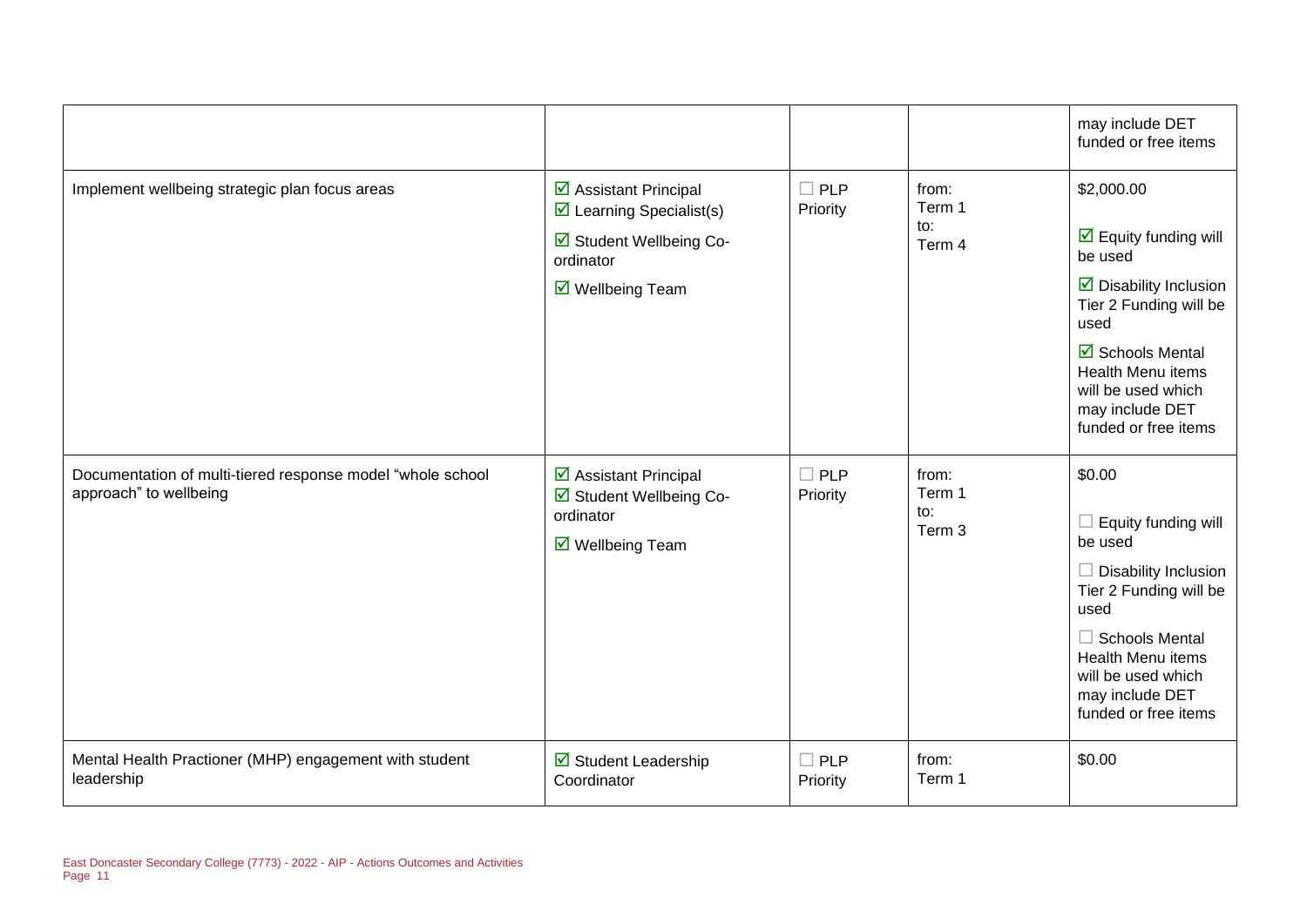|                                                                                                                                                                                                                                                                | ☑ Student Wellbeing Co-<br>ordinator<br>$\overline{\mathbf{M}}$ Wellbeing Team                                                                                                                           |                           | to:<br>Term 4                    | $\Box$ Equity funding will<br>be used<br>$\Box$ Disability Inclusion<br>Tier 2 Funding will be<br>used<br>$\Box$ Schools Mental<br><b>Health Menu items</b><br>will be used which<br>may include DET<br>funded or free items    |
|----------------------------------------------------------------------------------------------------------------------------------------------------------------------------------------------------------------------------------------------------------------|----------------------------------------------------------------------------------------------------------------------------------------------------------------------------------------------------------|---------------------------|----------------------------------|---------------------------------------------------------------------------------------------------------------------------------------------------------------------------------------------------------------------------------|
| Collaboration with key internal stakeholders                                                                                                                                                                                                                   | ☑ Education Support<br>$\triangleright$ Learning Specialist(s)<br>☑ Student Wellbeing Co-<br>ordinator<br>$\overline{\mathbf{M}}$ Wellbeing Team                                                         | $\square$ PLP<br>Priority | from:<br>Term 1<br>to:<br>Term 4 | \$0.00<br>$\Box$ Equity funding will<br>be used<br>$\Box$ Disability Inclusion<br>Tier 2 Funding will be<br>used<br>$\Box$ Schools Mental<br>Health Menu items<br>will be used which<br>may include DET<br>funded or free items |
| Student focus groups- Initiate student focus groups in order to gain<br>further insight into the effectiveness of our Wellbeing Programs, the<br>Positive Futures program and the relevant feedback from the 2021<br><b>Student Attitudes to School Survey</b> | ☑ Assistant Principal<br>$\triangleright$ Learning Specialist(s)<br>$\boxtimes$ Student Leadership<br>Coordinator<br>☑ Student Wellbeing Co-<br>ordinator<br>$\triangleright$ Year Level Co-ordinator(s) | $\Box$ PLP<br>Priority    | from:<br>Term 1<br>to:<br>Term 3 | \$1,000.00<br>$\Box$ Equity funding will<br>be used<br>Disability Inclusion<br>Tier 2 Funding will be<br>used                                                                                                                   |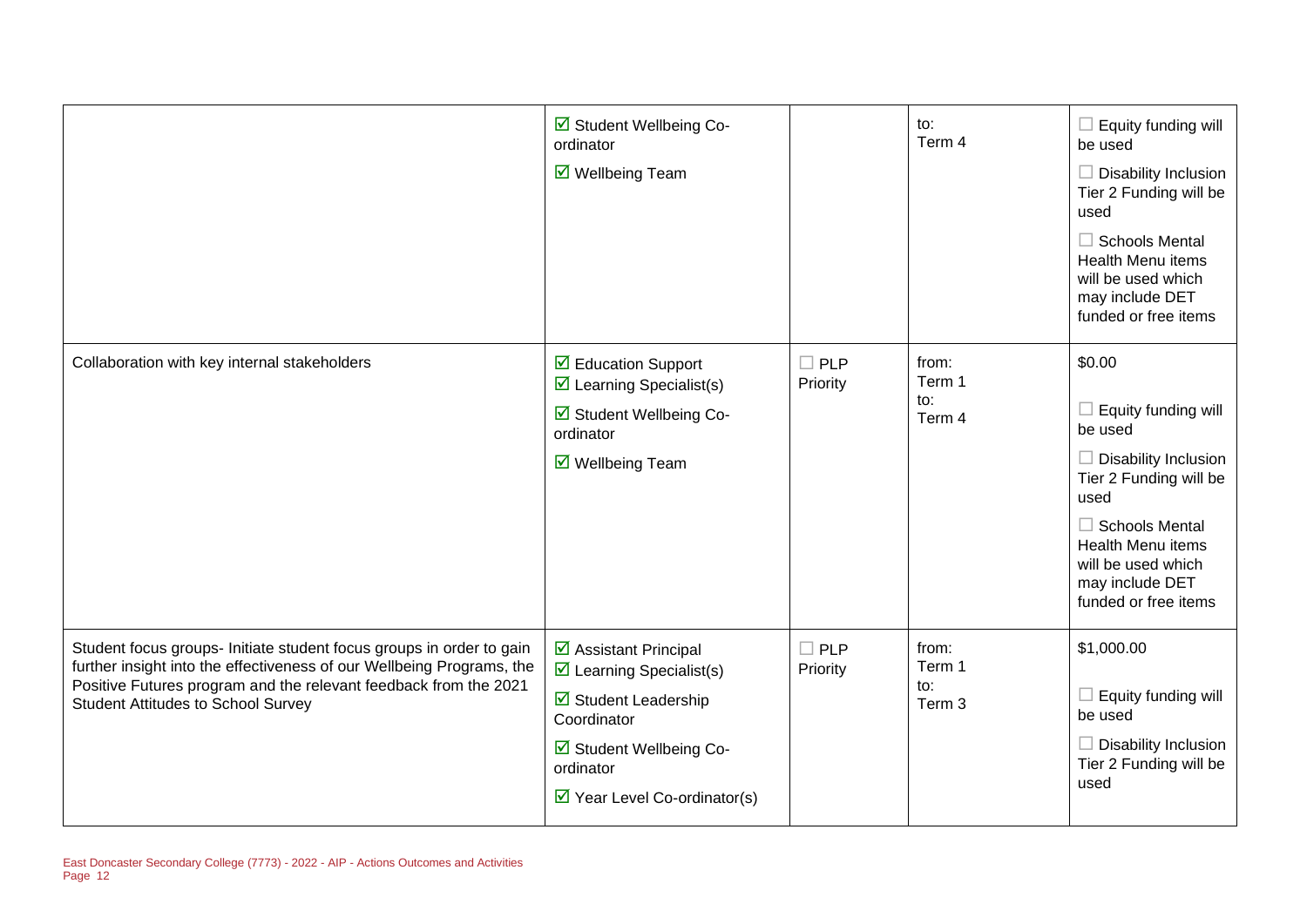|                                                                                                                                                    |                                                                                                                                                                             |                        |                                  | $\Box$ Schools Mental<br><b>Health Menu items</b><br>will be used which<br>may include DET<br>funded or free items                                                                                                                              |
|----------------------------------------------------------------------------------------------------------------------------------------------------|-----------------------------------------------------------------------------------------------------------------------------------------------------------------------------|------------------------|----------------------------------|-------------------------------------------------------------------------------------------------------------------------------------------------------------------------------------------------------------------------------------------------|
| Identify the Social & Emotional Learning (SEL) capabilities aligned<br>to domain (a planned approach to the assessment of the SEL<br>capabilities) | ☑ Assistant Principal<br>$\overline{\mathsf{M}}$ KLA Leader<br>$\triangledown$ Leading Teacher(s)<br>$\triangleright$ Learning Specialist(s)<br>$\triangledown$ Teacher(s)  | $\Box$ PLP<br>Priority | from:<br>Term 1<br>to:<br>Term 4 | \$0.00<br>Equity funding will<br>be used<br><b>Disability Inclusion</b><br>$\mathbf{1}$<br>Tier 2 Funding will be<br>used<br>$\Box$ Schools Mental<br><b>Health Menu items</b><br>will be used which<br>may include DET<br>funded or free items |
| Social & Emotional learning (SEL) curriculum documentation                                                                                         | ☑ Assistant Principal<br>$\overline{\mathbf{M}}$ KLA Leader<br>$\triangleright$ Leading Teacher(s)<br>$\triangleright$ Learning Specialist(s)<br>$\triangledown$ Teacher(s) | $\Box$ PLP<br>Priority | from:<br>Term 1<br>to:<br>Term 4 | \$0.00<br>Equity funding will<br>be used<br>$\Box$ Disability Inclusion<br>Tier 2 Funding will be<br>used<br>$\Box$ Schools Mental<br><b>Health Menu items</b><br>will be used which<br>may include DET<br>funded or free items                 |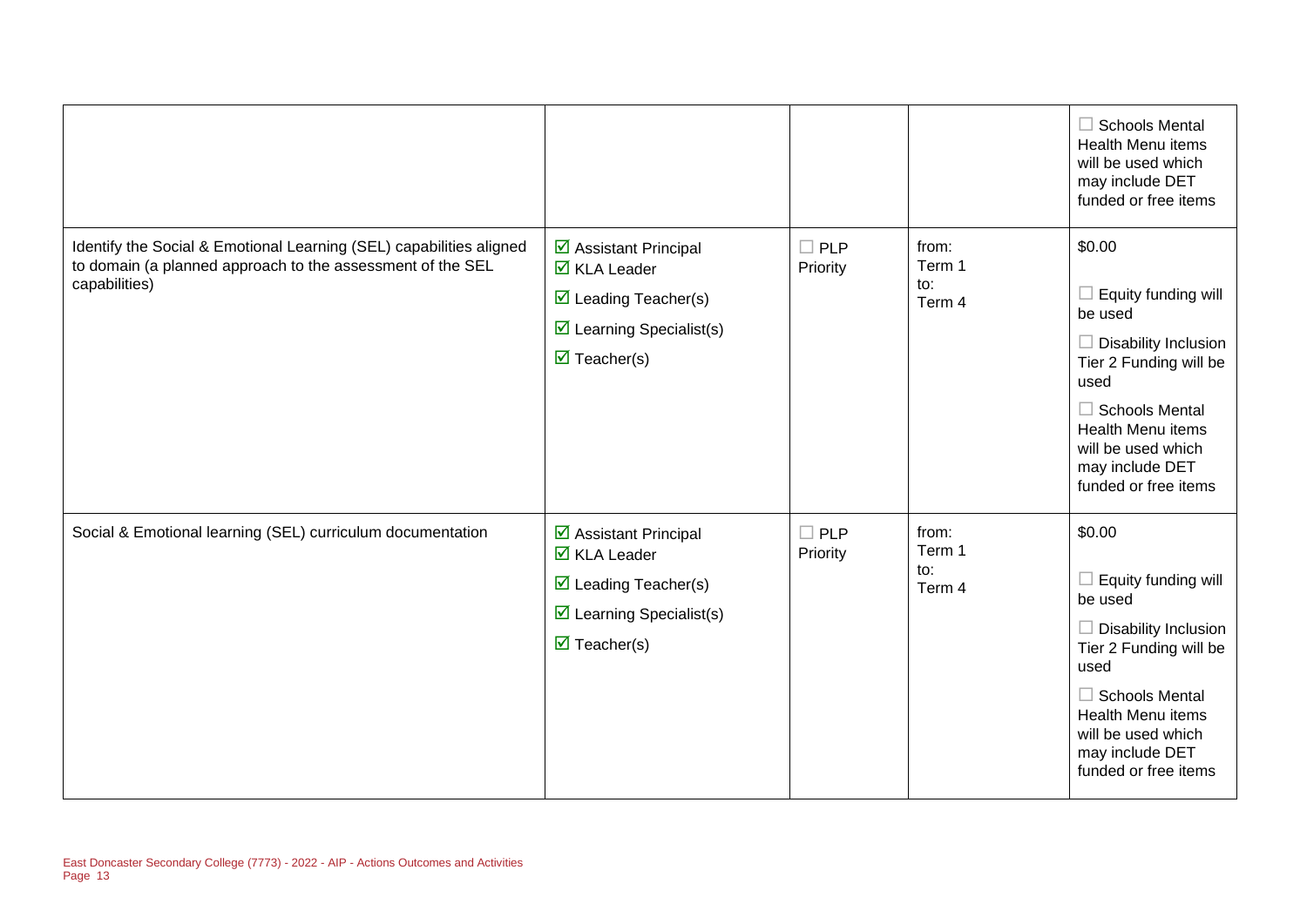| Positive Futures program includes education of SEL needs. | $\triangleright$ Leading Teacher(s)<br>$\triangleright$ Learning Specialist(s)<br>$\triangledown$ Teacher(s)      | $\square$ PLP<br>Priority | from:<br>Term 1<br>to:<br>Term 4 | \$0.00<br>Equity funding will<br>be used<br>$\Box$ Disability Inclusion<br>Tier 2 Funding will be<br>used<br>$\Box$ Schools Mental<br><b>Health Menu items</b><br>will be used which<br>may include DET<br>funded or free items |
|-----------------------------------------------------------|-------------------------------------------------------------------------------------------------------------------|---------------------------|----------------------------------|---------------------------------------------------------------------------------------------------------------------------------------------------------------------------------------------------------------------------------|
| Positive Futures survey                                   | $\triangleright$ Leading Teacher(s)<br>$\triangleright$ Learning Specialist(s)<br>$\triangledown$ Teacher(s)      | $\Box$ PLP<br>Priority    | from:<br>Term 1<br>to:<br>Term 2 | \$0.00<br>Equity funding will<br>be used<br><b>Disability Inclusion</b><br>Tier 2 Funding will be<br>used<br>$\Box$ Schools Mental<br>Health Menu items<br>will be used which<br>may include DET<br>funded or free items        |
| Develop and strengthen community partnerships             | $\triangleright$ Assistant Principal<br>Student Leadership<br>Coordinator<br>☑ Student Wellbeing Co-<br>ordinator | $\square$ PLP<br>Priority | from:<br>Term 1<br>to:<br>Term 4 | \$0.00<br>Equity funding will<br>be used                                                                                                                                                                                        |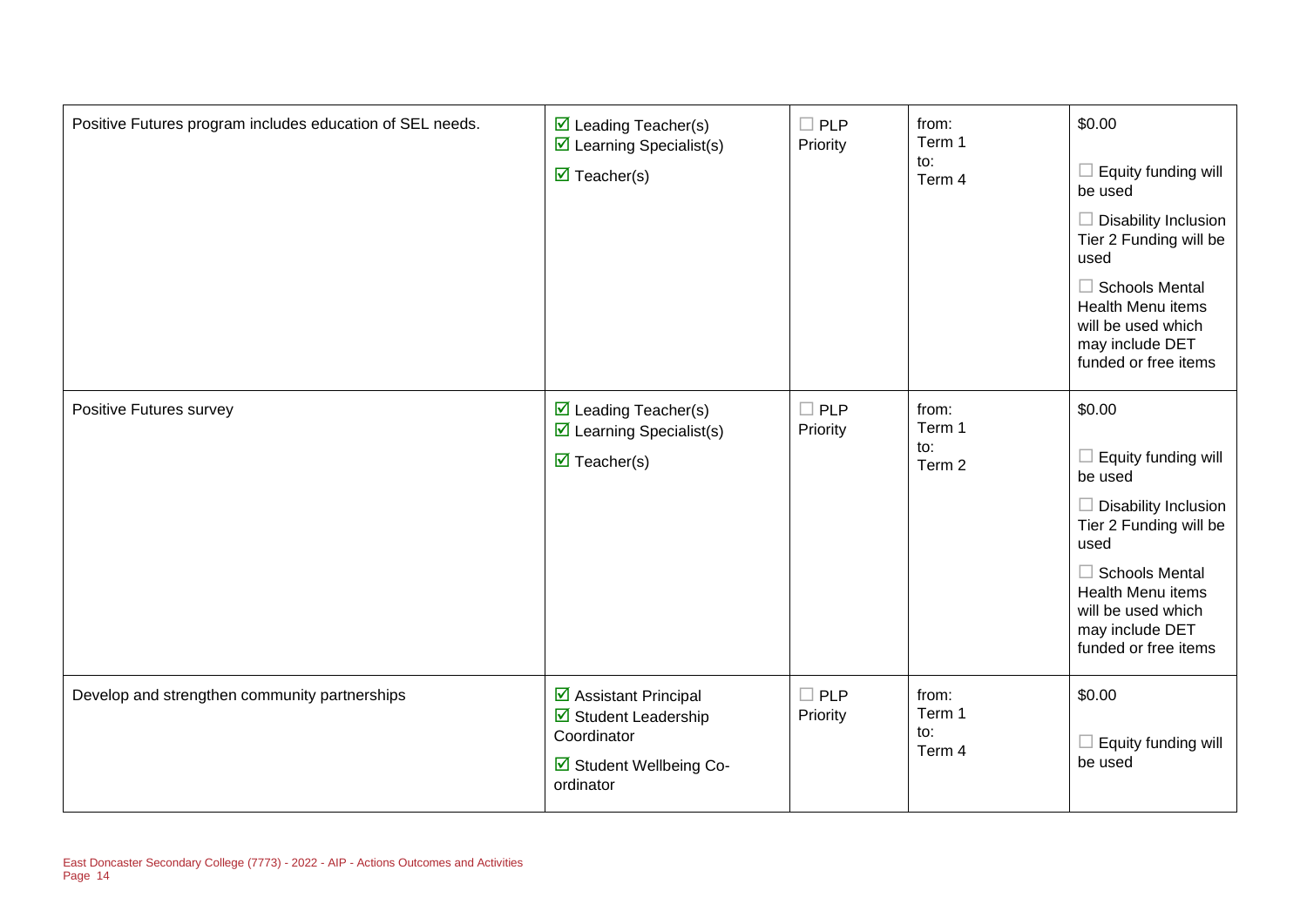|                                                               | ☑ Wellbeing Team                                                                                                                                                                        |                           |                                  | $\Box$ Disability Inclusion<br>Tier 2 Funding will be<br>used<br>$\Box$ Schools Mental<br><b>Health Menu items</b><br>will be used which<br>may include DET<br>funded or free items                                                 |
|---------------------------------------------------------------|-----------------------------------------------------------------------------------------------------------------------------------------------------------------------------------------|---------------------------|----------------------------------|-------------------------------------------------------------------------------------------------------------------------------------------------------------------------------------------------------------------------------------|
| Parent and community workshops                                | ☑ Assistant Principal<br>$\triangleright$ Leading Teacher(s)<br>☑ Student Wellbeing Co-<br>ordinator<br>$\triangledown$ Wellbeing Team                                                  | $\square$ PLP<br>Priority | from:<br>Term 1<br>to:<br>Term 4 | \$2,000.00<br>$\Box$ Equity funding will<br>be used<br>$\Box$ Disability Inclusion<br>Tier 2 Funding will be<br>used<br>$\Box$ Schools Mental<br>Health Menu items<br>will be used which<br>may include DET<br>funded or free items |
| Themed weeks for student connection, engagement and inclusion | ☑ Assistant Principal<br>Student Leadership<br>Coordinator<br>☑ Student Wellbeing Co-<br>ordinator<br>$\triangledown$ Student(s)<br>☑ Sub School Leader/s<br>$\triangledown$ Teacher(s) | $\Box$ PLP<br>Priority    | from:<br>Term 1<br>to:<br>Term 4 | \$800.00<br>$\Box$ Equity funding will<br>be used<br>$\Box$ Disability Inclusion<br>Tier 2 Funding will be<br>used<br>$\Box$ Schools Mental<br>Health Menu items<br>will be used which                                              |